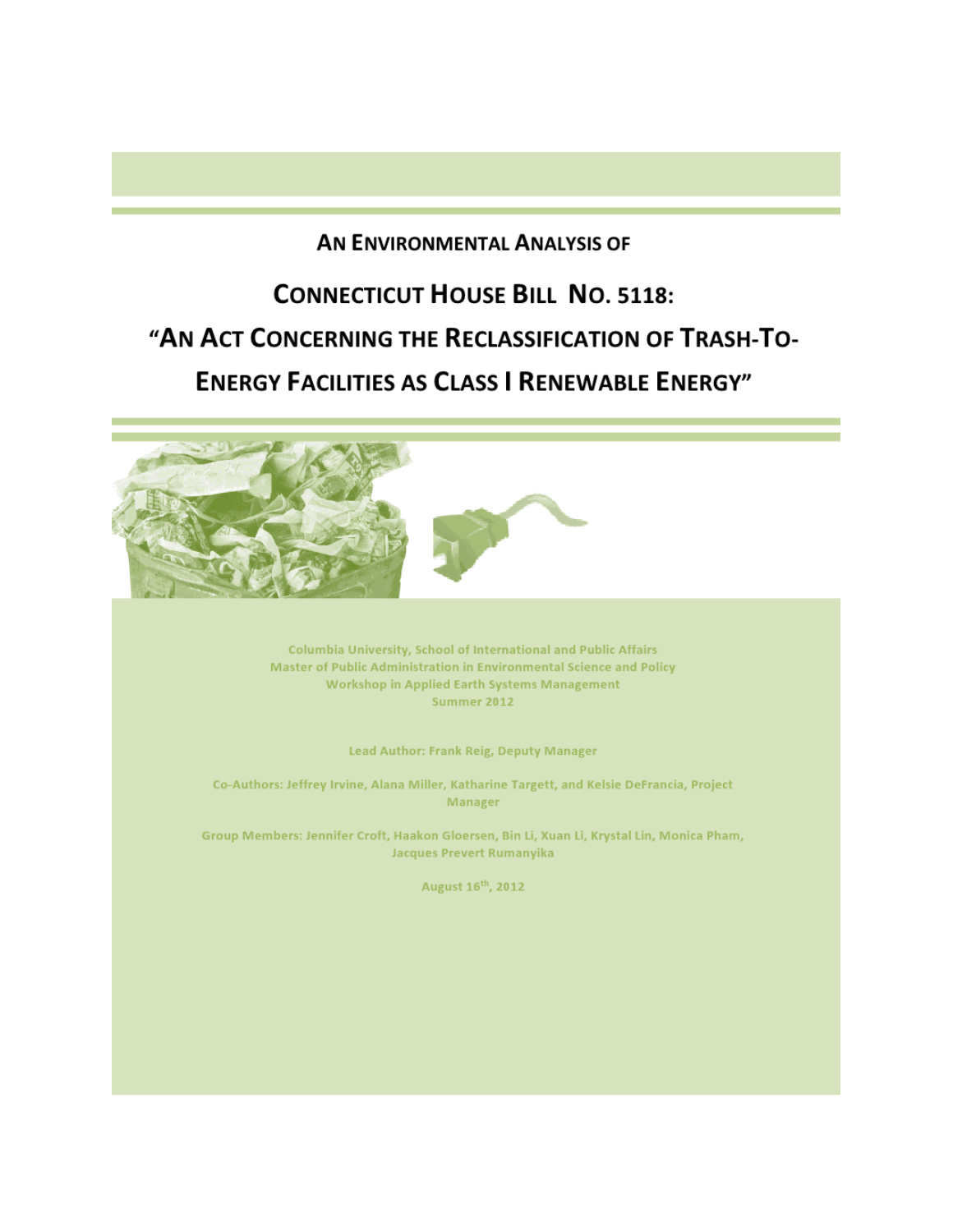## **Executive Summary**

The state of Connecticut is currently considering reclassifying Waste-to-Energy (WtE) technology as a Class-I renewable energy source. If the state were to implement the "Act Concerning the Reclassification of Trash-to-Energy Facilities as Class-I Renewable Energy," CT Raised Bill No. 5118, Connecticut would classify WtE plants in the same category as the cleanest renewable sources such as wind and solar energy. Promoting WtE as a renewable energy source suggests that the bill would help address the problems of global climate change and local air pollution. The legislation proposes a solution to these environmental problems by giving additional monetary value to WtE through Class-I Renewable Energy Credits. As such, the value of WtE would increase. In addition, we assume that the legislation would also lead to an increase in the percentage of trash incinerated at WtE facilities. This report will analyze the effectiveness of WtE plants in avoiding greenhouse-gas emissions and air pollution, such as nitrogen oxide and particulate matter, as compared to Connecticut's status quo.

Our calculations demonstrate that WtE facilities produce emissions comparable to those resulting from the landfilling of trash. As an energy source, WtE plants actually release more emissions than fossil fuels per unit of energy created. This, however, is an incomplete comparison.

It is important to recognize that WtE technology performs two vital functions in energy recovery: it produces electricity while simultaneously eliminating the need for landfills and long-distance waste hauling. The proposed legislation would have the greatest environmental impact if it led to the incineration of 100 percent of Connecticut's trash, eliminating the need to transport trash to landfills. If the legislation led to this result, total greenhouse-gas emissions in Connecticut would decrease by 0.3 percent, while the total amount of renewable energy generated would increase to 14.5 percent of Connecticut's required renewable energy in 2020.

There are several controversies surrounding this bill. For instance, the financial benefits from Renewable Energy Credits are normally distributed to the renewable energy generator, for instance WtE facilities. However, this legislation stipulates that all proceeds be relinquished to the local municipalities where the energy producer is located. Municipalities could use this money to pay for waste disposal, or tipping, fees, leading us to believe that the bill is also a waste-management strategy. In addition to reviewing the available data to create our own calculations, we also took into account citizen testimony about the proposed legislation. Our findings led us to conclude that this bill advocates two, albeit somewhat antithetical, solutions. First, the legislation could help reduce climate change and local air pollution. Secondly, the bill may also provide municipalities with additional financial resources to pay for waste-disposal fees.

#### **Environmental Problems Addressed**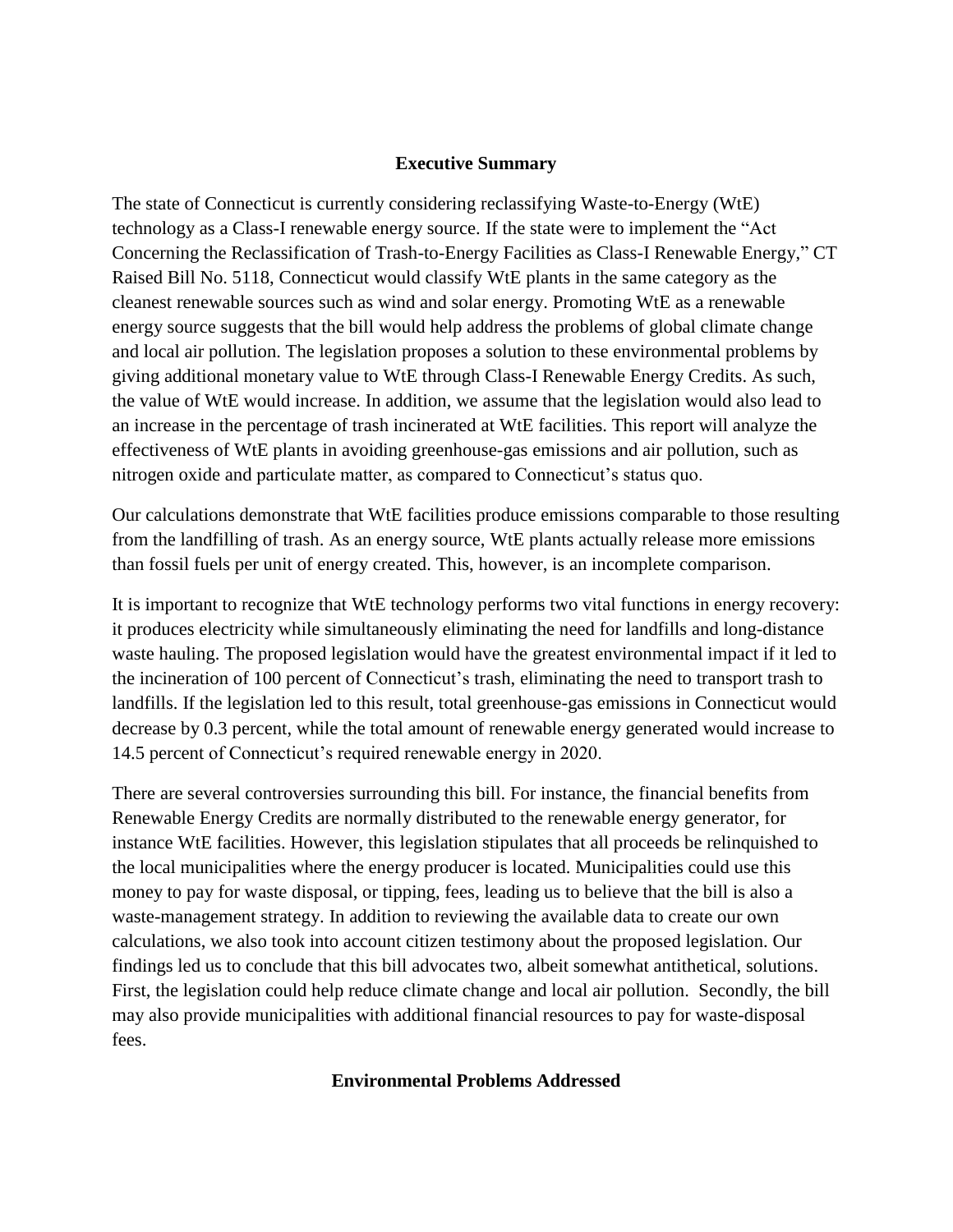Connecticut Raised Bill No. 5118 could help address two important environmental problems: local air pollution and global climate change. We focused our analysis on nitrogen oxide and particulate matter because these two air pollutants cause a long list of adverse health effects, including asthma, irregular heart beat and shortness of breath.<sup>1</sup> Greenhouse-gas emissions, namely carbon dioxide  $(CO_2)$  and methane  $(CH_4)$ , are a concern for Connecticut because they lead to climate change on a global scale. A warming climate could induce sea-level rise and may result in more frequent severe storms for Connecticut, putting the state at an increased risk of flooding.

Most of Connecticut's landfilled waste is transported out of state using diesel trucks. The burning of the diesel emits nitrogen oxides  $(NO<sub>x</sub>)$  and fine particulate matter that consists of more than 40 toxic air contaminants.<sup>2</sup> Nitrogen oxides, along with fine particles, play a major role in atmospheric reactions that form smog and ground-level ozone, both of which lead to adverse health effects in Connecticut during the summer months.<sup>3</sup> Particulate matter can be readily inhaled, and, due to its small size, it is not filtered in vehicles' exhaust. As a result, particulate matter penetrates deeply into the human cardiovascular system where it can cause significant damage.<sup>4</sup> According to the Connecticut Department of Environmental Protection, when inhaled these pollutants can cause health effects such as bronchitis and even heart attacks. In addition, diesel particulate matter is a probable carcinogen.<sup>4</sup>

## **Status Quo**

In Connecticut, 68 percent of the municipal solid waste (MSW) is currently incinerated via WtE, 24 percent is recycled, and eight percent is landfilled.<sup>5</sup> Of the eight percent of MSW that is landfilled, seven percent is landfilled out of state.<sup>5</sup> Our calculations later in the report are focused on this eight percent of total MSW that is currently landfilled. By sending currently landfilled trash to WtE facilities, some of the emissions from landfills and trucking will be avoided. This would help to solve the environmental problems mentioned previously. We estimate that the transport of municipal waste to out-of-state landfills produces 193,360 metric tons of carbon dioxide equivalents  $(CO<sub>2</sub>e)$  annually. Landfills also emit a significant amount of methane and carbon dioxide. We determined that one year of out-of-state landfilling of Connecticut's municipal solid waste generates  $349,074$  metric tons of  $CO<sub>2</sub>e$ . A year of in-state landfilling accounts for 29,392 metric tons of  $CO<sub>2</sub>e$ .

Currently, Connecticut generates 50 percent of its power from nuclear, 44 percent from fossil fuels, 3 percent from renewables, and 3 percent from  $WtE<sup>6</sup>$  In 2010, Connecticut's fossil fuelpowered electricity plants released  $8,973,000$  metric tons of  $CO<sub>2</sub>e$ . In this report, our calculations focus on the amount of fossil fuel energy and emissions that WtE can potentially replace by burning the trash Connecticut presently transports to landfills.

#### **Solution**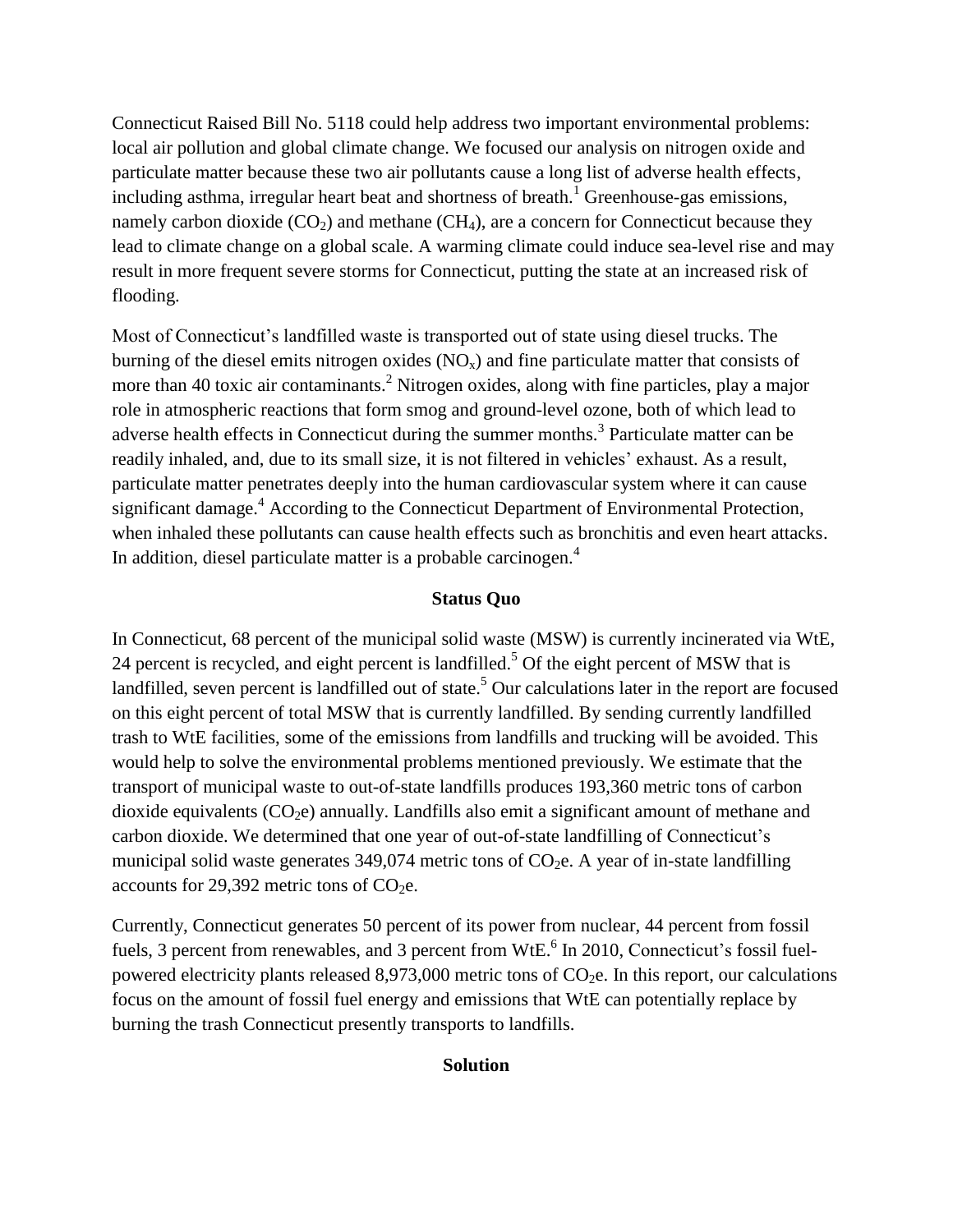In order to address these environmental problems, the proposed legislation will encourage WtE production. The bill does this by reclassifying the electricity generated by WtE facilities in Connecticut as a Class-I renewable energy source, putting it on par with renewables such as wind and solar. The reclassification would monetize the environmental value of electricity produced from WtE by making it eligible for Class-I Renewable Energy Credits (RECs). RECs are certificates issued for each megawatt-hour of energy generated and are similar to stock certificates in that they can be purchased and traded on the open market.<sup>7</sup> Connecticut law requires that electricity suppliers obtain at least 23 percent of their retail load from renewable energy by January 1, 2020.<sup>8</sup> If electricity suppliers cannot produce enough renewable energy to meet this requirement on their own, RECs can be purchased to make up the difference. The buying and selling of RECs creates a market for WtE in Connecticut, making it more financially competitive with traditional energy.

By creating a market around the incineration of trash, the WtE industry will receive additional revenue, which increases the value of the electricity produced by these energy generators. We assumed that this market for WtE will encourage these facilities to increase energy production by incinerating trash that was previously destined for landfills. In our analysis below, we calculated the emissions avoided and replaced by WtE in order to determine whether or not increasing WtE production is an effective solution for the stated environmental problems.

## **Analysis**

To analyze the potential impact that reclassifying WtE as a Class-I resource has on the environmental problems of global climate change and local air pollution, we made two primary assumptions. First, as stated above, we assumed that the 259,123.69 tons of annual MSW that Connecticut currently sends to landfills (8 percent of total MSW) will be used for WtE. Based on the average efficiency of WtE plants, the additional energy produced by WtE will provide the state with 142,517 MWh of new electricity.<sup>9</sup>

Secondly, we assumed that Connecticut's total power consumption will remain constant, and the new waste-derived electricity will replace an equal amount of power generation from Connecticut's fossil fuels. Our calculations replace coal, oil, and natural gas in quantities that are proportionate to Connecticut's fossil fuel-derived energy portfolio. This means that each MWh of WtE replaces 177 kWh of coal, 27 kWh oil, and 796 kWh of natural gas production. We assume that WtE will not replace Connecticut's nuclear power generation or existing renewable energy production. We make this assumption because nuclear power plants are well established and unlikely to come offline and because the state has a legal commitment to utilize an increasing percentage of renewable energy.<sup>6</sup>

Under these assumptions, we evaluated the bill's impact on the status quo  $NO<sub>x</sub>$  emissions, particulate matter (PM) emissions, and greenhouse-gas emissions. This analysis compares the emissions per unit of energy production of WtE with those of the fossil fuels it replaces.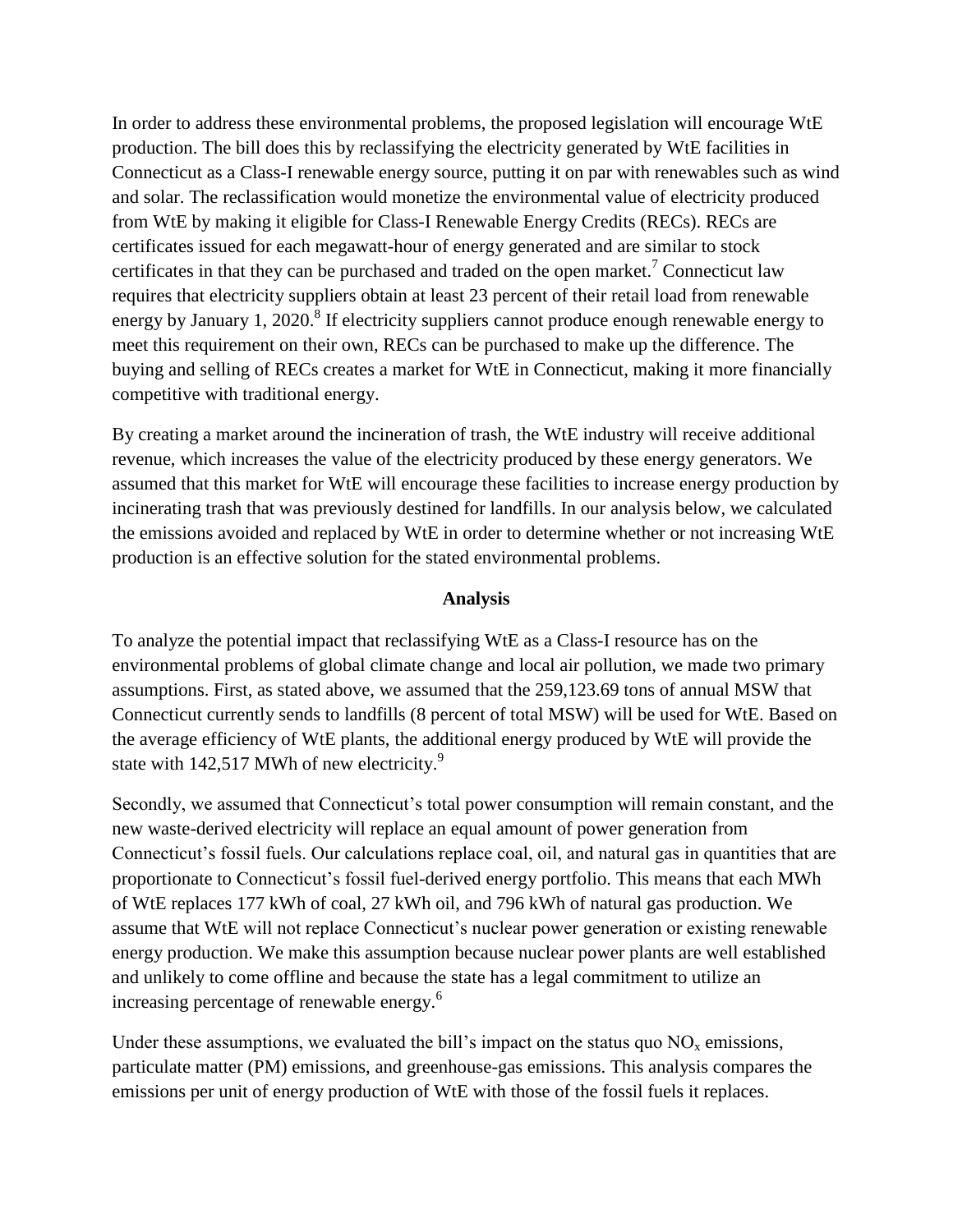Although each fossil fuel emits these compounds at different rates, we simplified the comparison by using a weighted average of the replaced fossil fuels. Additionally, our analysis accounts for the emissions avoided by diverting 259,123.69 tons of MSW from landfills to WtE. This includes the emissions associated with the trucks used to haul waste to out-of-state landfills and the methane emissions released as the MSW biodegrades in landfills.

We found that WtE emits greater quantities of  $NO<sub>x</sub>$  and greenhouse gases per MWh than Connecticut's fossil fuel mix. On the other hand, WtE emits fewer PM per MWh than fossil fuels. The table below compares the emission intensities of each pollutant for Connecticut's fossil fuels and WtE.

|                                 | $NO_{x}$                       | PM               | CO <sub>2</sub> e |
|---------------------------------|--------------------------------|------------------|-------------------|
| WtE                             | $2.45 \text{ kg} / \text{MWh}$ | $0.037$ kg / MWh | $1.18$ tons / MWh |
| CT fossil fuel weighted average | $1.41 \text{ kg} / \text{MWh}$ | $0.097$ kg / MWh | $0.62$ tons / MWh |

(Source – See Section A)

Based on smokestack emissions alone, WtE does not appear to be effective at reducing  $NO<sub>x</sub>$  or greenhouse gases. Once we take into account the avoided emissions from landfills and trucking, however, our analysis shows that the legislation, H.B. 5118, could reduce overall emissions of all three pollutants relative to the status quo. The tables below show the inputs and outputs leading to net emission reductions of the air pollutants  $NO<sub>x</sub>$  and PM.

# **Nitrogen Oxide Emissions (NOx)**

| <b>New WtE emissions</b><br>142,517 MWh at<br>2.45 $kg NO_x / MWh$ | <b>Replaced fossil</b><br>fuel emissions<br>142,517 MWh at<br>$1.41\text{kg NO}_x / \text{MWh}$ | <b>Eliminated trucking</b><br>emissions<br>13,399,912 miles at<br>$0.0162$ kg NO <sub>x</sub> / mile | <b>Net emissions</b>         |
|--------------------------------------------------------------------|-------------------------------------------------------------------------------------------------|------------------------------------------------------------------------------------------------------|------------------------------|
| 339,646 kg $NO_{x}$                                                | $-195,470 \text{ kg NO}_x$                                                                      | $-217,079$ kg NO <sub>x</sub>                                                                        | $-72,903$ kg NO <sub>x</sub> |

(Source – See section A)

# **Particulate Matter Emissions (PM)**

| <b>Replaced fossil fuel</b> | <b>Eliminated trucking</b> | <b>Net emissions</b> |
|-----------------------------|----------------------------|----------------------|
| emissions                   | emissions                  |                      |
| 142,517 MWh at              | 13,399,912 miles at        |                      |
| $0.097$ kg PM /MWh          | $0.00078$ kg PM / mile     |                      |
|                             |                            |                      |
| $-13,447$ kg PM             | $-10,452$ kg PM            | $-18,770$ kg PM      |
|                             |                            |                      |
|                             |                            |                      |

(Source – See section A)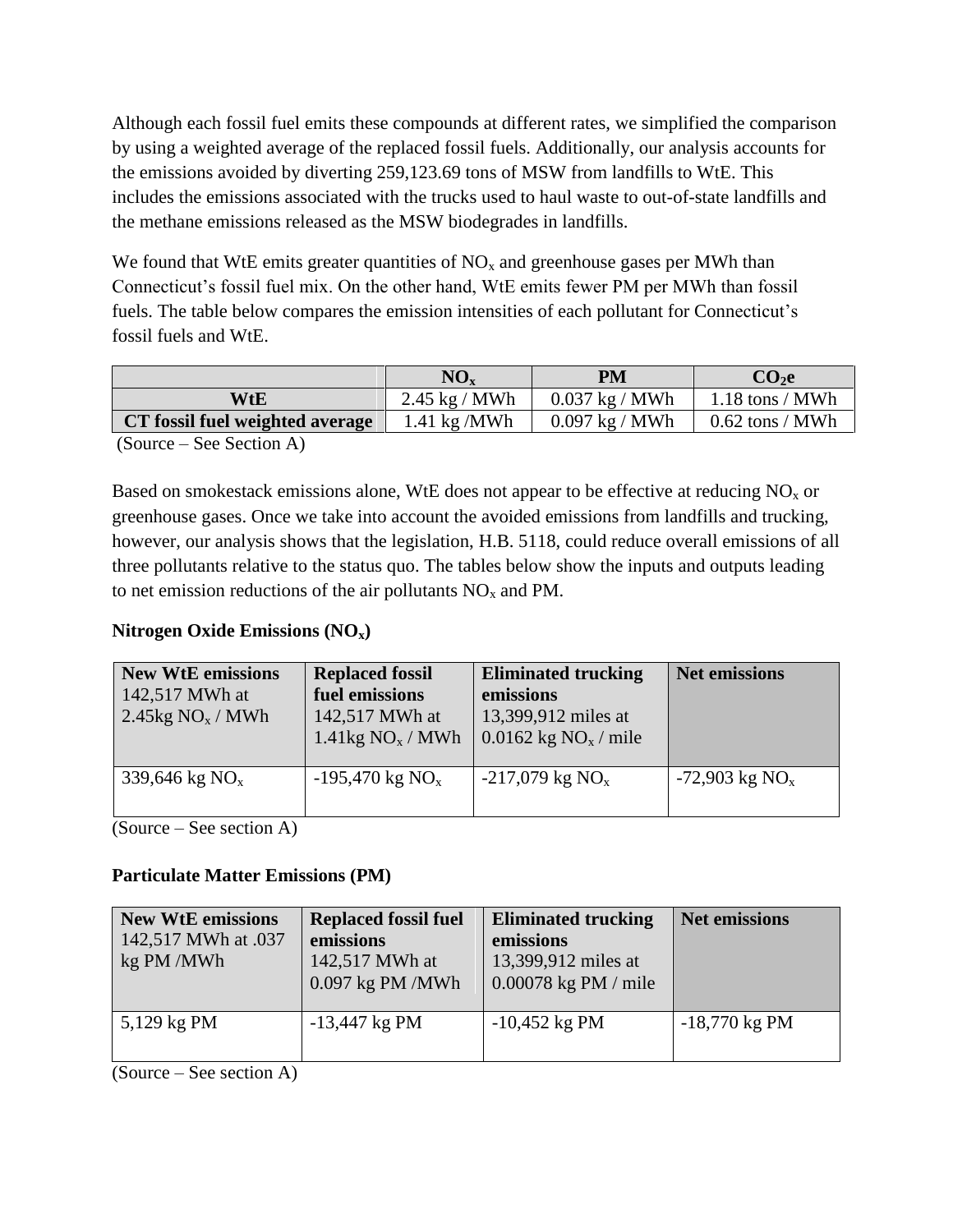To complete our net-emissions analysis of greenhouse gases, we needed to select an appropriate value for greenhouse-gas emissions from landfills. The decomposition of one ton of MSW produces 0.05-0.1 ton of methane  $(CH<sub>4</sub>)$ , depending on the waste composition, climate and landfill engineering. We took the average of this range, 0.075 tons of methane or 1.725 tons of carbon dioxide equivalent (CO<sub>2</sub>e) per ton MSW (using a global-warming potential of 23).<sup>10</sup> The table below displays the inputs and outputs leading to net emission reductions of greenhouse gas emissions.

# **Greenhouse Gas Emissions**

| <b>New WtE</b>        | <b>Replaced fossil</b> | <b>Eliminated</b>     | <b>Eliminated</b>  | <b>Net</b>  |
|-----------------------|------------------------|-----------------------|--------------------|-------------|
| emissions             | fuel emissions         | trucking emissions    | landfill emissions | emissions   |
| 142,517 MWh           | 142,517 MWh            | 13,399,912 miles at   | 259,123 tons       |             |
| at $1.18$ tons        | at $0.62$ tons         | .00485 tons $CO2e/$   | MSW at 0.79 tons   |             |
| CO <sub>2</sub> e/MWh | CO <sub>2</sub> e/MWh  | mile                  | $CO2e /$ ton MSW   |             |
| 168,170 tons          | $-88,360$ tons         | $-64,922$ tons $CO2e$ | $-204,707$ tons    | $-189,818$  |
| CO <sub>2</sub>       | $CO2$ e                |                       | $CO2$ e            | tons $CO2e$ |

(Source – See section A)

Landfills can decrease their carbon footprint by flaring the excess  $CH_4$ , which converts the  $CH_4$ to the less potent greenhouse gas  $CO<sub>2</sub>$ , or capturing and combusting it to produce energy. These methods reduce landfill emissions to 0.48 tons  $CO<sub>2</sub>e$  per ton MSW.<sup>10</sup> According to the United States Environmental Protection Agency, approximately 25 percent of the landfills in the U.S. are equipped with methane-capture technology that results in energy generation.<sup>11</sup> However, even if we assume that all of Connecticut's landfills were equipped with methane-capture technology, the net emission reductions from H.B. 5118 would still exceed 109,000 tons  $CO<sub>2</sub>e$ .

Replacing fossil fuels with new WtE production reduces  $NO<sub>x</sub>$ , PM, and greenhouse-gas emissions relative to the status quo. If our assumption that reclassifying WtE as a Class-I renewable energy source would yield this result is correct, then H.B. 5118 would help address the environmental problems of local air pollution and global climate change.

Although we have concluded in our analysis that the bill could effectively combat the stated environmental problems, our calculations were based on several assumptions. Some aspects of the legislation are also highly debated, and these controversies may affect our conclusion from the performed analysis.

# **Controversies**

Stakeholders in Connecticut debating the merits of this bill have focused on three central arguments: whether waste-to-energy is replenishable or clean enough to be on par with wind and solar, how WtE would affect the renewable market, and if the legislation is a waste-management strategy or an efficient energy policy. "Renewable," in the most basic definition of the term,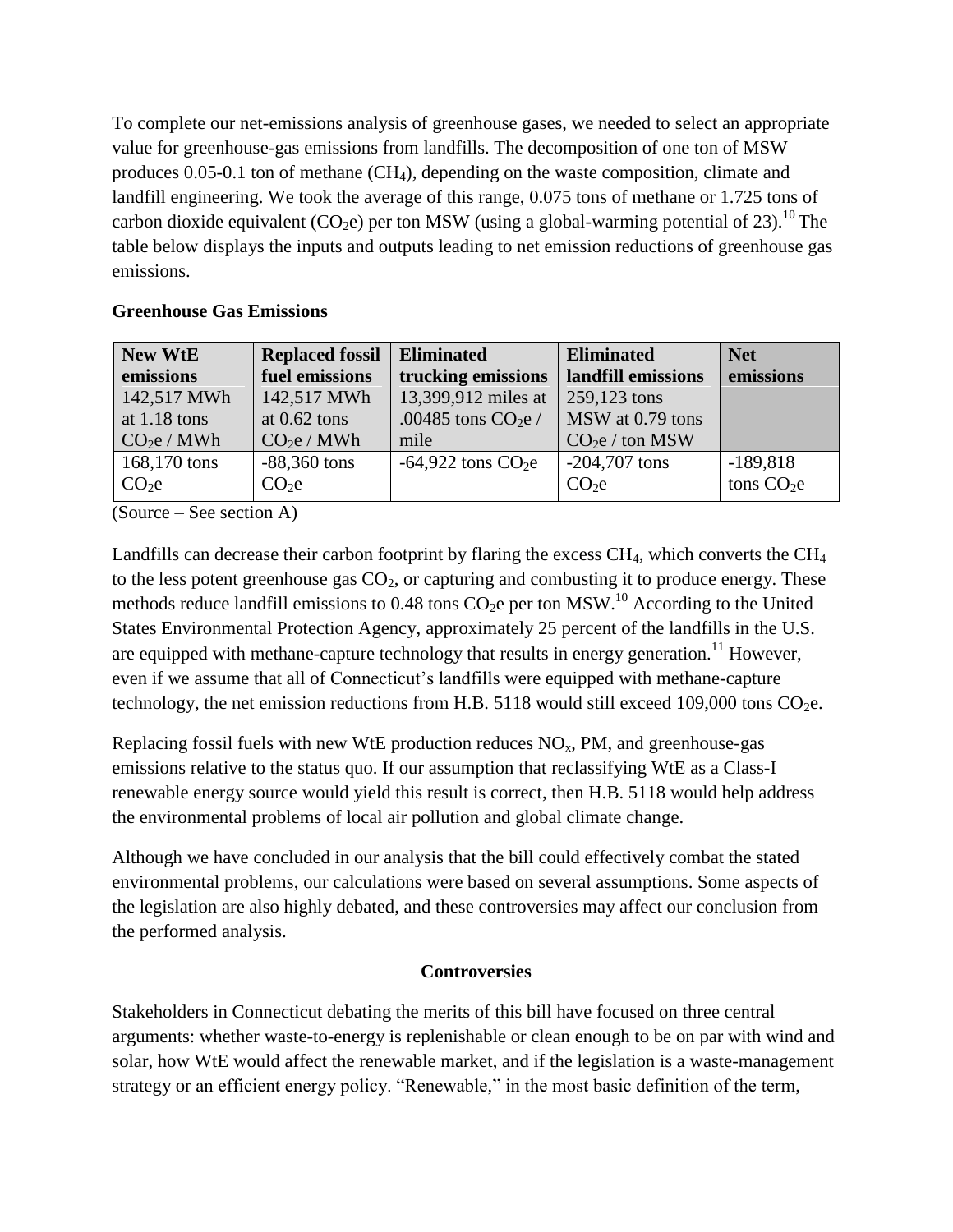states a resource is inexhaustible through use. Because WtE relies on MSW, its fuel consists of mixed materials, some of which are considered renewable, such as paper and food, and some of which are not, including plastic and other petroleum-based products. Approximately 60 percent of MSW consists of renewable biomass, while 40 percent consists of plastic and other nonrenewable products.<sup>12</sup> This bill, however, does not make a distinction between the various types of waste.

While the formal definition of renewable means a resource is inexhaustible, public opinion believes renewable energy should also be "clean" in terms of greenhouse-gas emissions and air pollution. Supporters of the bill argue that WtE is clean because it reduces the use of fossil fuels, eliminates methane released from landfills and meets Clean Air Act standards for air pollution. Opponents, however, disagree. They say that current Class-I renewable sources emit negligible emissions, while WtE plants on average emit 3,685 pounds of  $CO<sub>2</sub>$  and 6.7 pounds of nitrogen oxides per MWh.<sup>13</sup> Additionally, WtE plants in Connecticut have repeatedly violated Clean Air Act standards. The most recent incident occurred in 2010 at a WtE plant in Wallingford. The plant emitted the carcinogen dioxin at 250 percent above the legal limit.<sup>14</sup>

Related to concerns about whether or not WtE is clean enough, the Connecticut Department of Energy and Environmental Protection (DEEP) is also concerned that an influx of WtE RECs would dominate the renewable energy market and take revenue away from current renewable energy sources.<sup>15</sup> In our research, we calculated that if RECs were issued for all of the energy that Connecticut's WtE plants could produce under our assumptions (current WtE production plus increased production using landfilled waste), waste-to-energy RECs would make up 14.5 percent of the state's renewable energy market. While this is a significant portion of the market, there is still room for production from other renewables. Therefore, WtE is unlikely to monopolize the entire CT renewable energy market.

Finally, the legislation is unusual in that it stipulates that the additional revenue received by WtE plants from Class-I RECs must be given to the local municipalities surrounding the facility.<sup>16</sup> Several Connecticut mayors testified in front of the state legislature in support of this bill, stating new revenue from RECs would help municipalities pay for rising waste disposal fees.<sup>17, 18</sup> However, opponents, including the Connecticut DEEP and other environmental groups, argue that waste disposal should have no bearing on reclassifying WtE as a Class-I renewable energy source. 15, 19

## **Conclusion**

The question of whether WtE is a renewable energy source merits skepticism and further debate. It is unlikely that WtE will have any effect on the development of more traditional renewables, such as solar and wind. Even if all the trash currently landfilled in Connecticut were incinerated for WtE, the relatively small percentage of renewable energy produced (14.5 percent of the total mandated by 2020) would still allow for plenty of growth for other renewable sources. The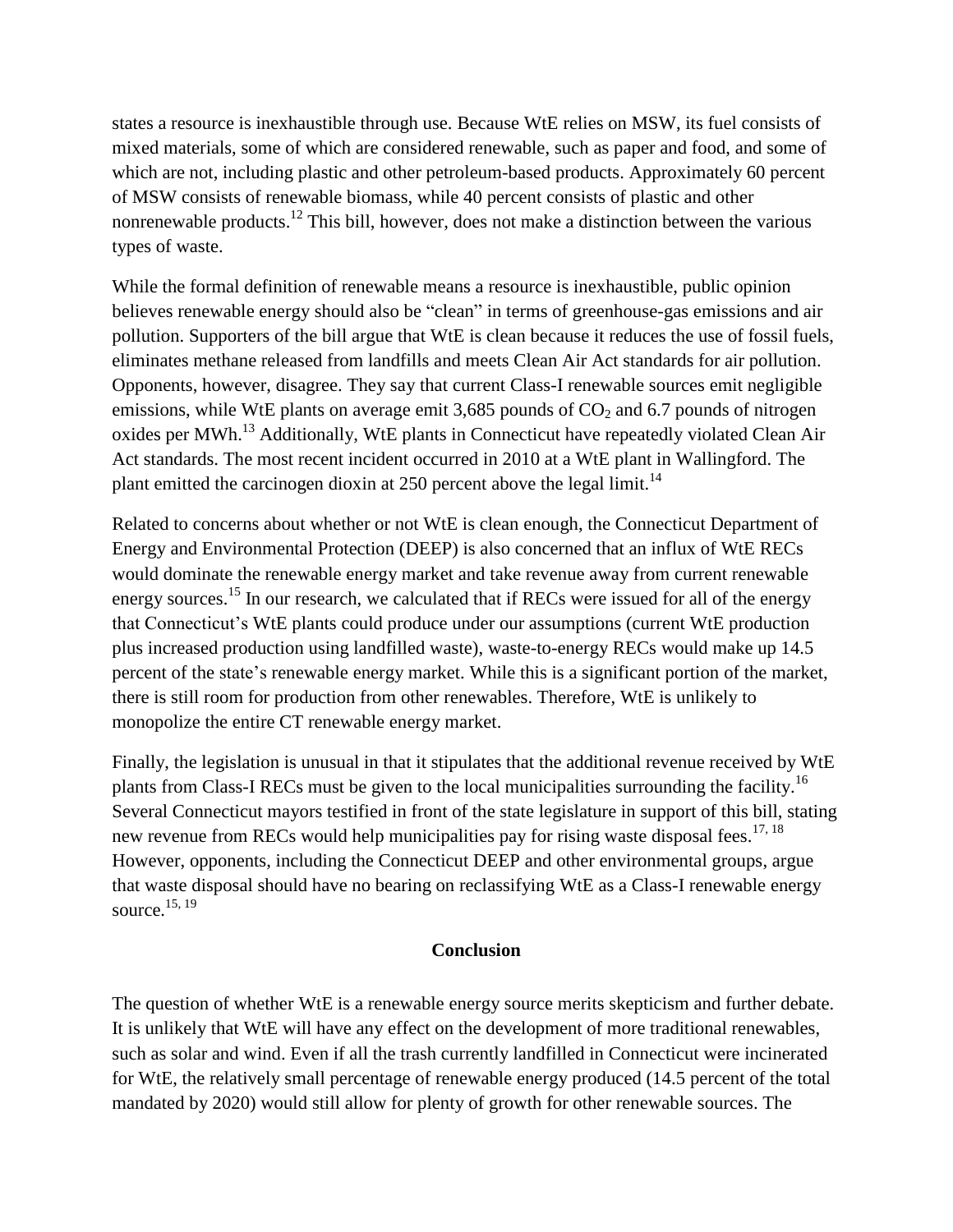controversy surrounding the effect the legislation will have on other renewable markets has also brought into question the overall impact of the bill. Even if all of our assumptions pan out, the amount of additional renewable energy created is small compared to Connecticut's 2020 renewable standards.

We conclude that House Bill 5118 has the potential to lower greenhouse-gas emissions and air pollution in the state of Connecticut. We must emphasize, however, that the reduction would be relatively small overall. Our analysis finds that while the bill may have been partially created to serve as an efficient waste-management strategy, the legislation is capable of reducing greenhouse-gas emissions and air pollution, thereby helping to address climate change and local air pollution for the state of Connecticut.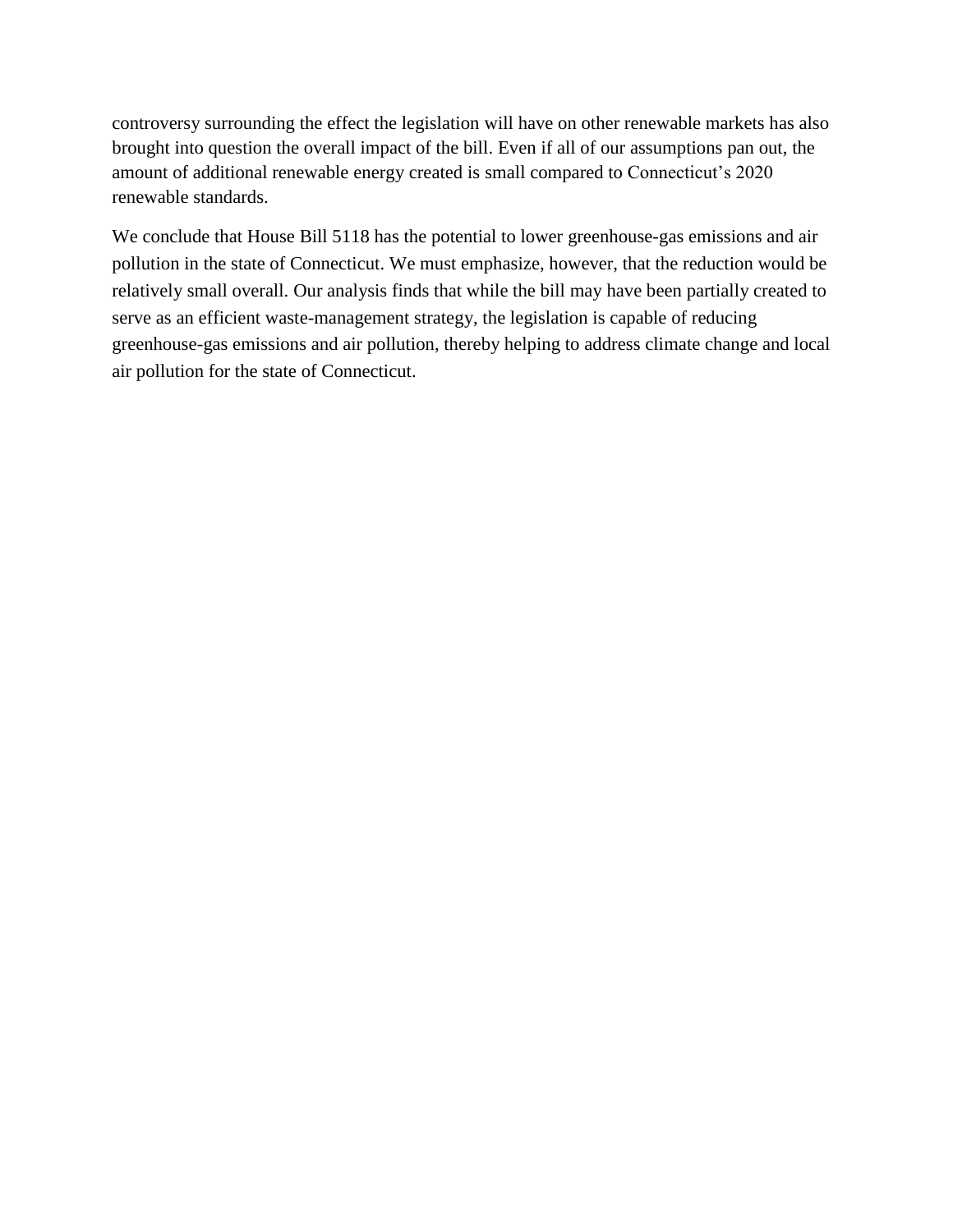## **Works Cited**

<sup>1</sup> "Health." *EPA*. Environmental Protection Agency, 15 June 2012. Web. 26 June 2012. <http://www.epa.gov/pm/health.html>.

<sup>2</sup> California: Cal/EPA's Office of Environmental Health Hazard Assessment and The American Lung Association of California. Health Effects of Diesel Exhaust. Web. 15 June 2012. http://oehha.ca.gov/public\_info/facts/pdf/diesel4-02.pdf

<sup>3</sup> "Area Map | Green Book | US EPA." *EPA*. Environmental Protection Agency, 20 July 2012. Web. 5 Aug. 2012. <http://www.epa.gov/airquality/greenbook/map8hr\_2008.html>.

<sup>4</sup>State of Connecticut. Department of Environmental Protection. *DEP Presents Diesel Emission Reduction Strategy*. N.p.: n.p., 2006. Print.

5 *Estimates of Connecticut Municipal Solid Waste (MSW) Generated, Disposed, and Recycled FY2010*, Connecticut Department of Energy and Environmental Protection, Mar. 2012. Web. June 2012.

<http://www.ct.gov/dep/lib/dep/reduce\_reuse\_recycle/data/average\_state\_msw\_statistics\_fy2010 .pdf>.

6 State Electricity Profiles - Data for 2010*, Connecticut*, U.S. Energy Information Administration (EIA), 30 Jan. 2012. Web. 16 June 2012. <http://www.eia.gov/electricity/state/connecticut/pdf/connecticut.pdf>.

7 "Green Power Partnership." *EPA*. Environmental Protection Agency, 24 May 2012. Web. 1 Aug. 2012. <http://www.epa.gov/greenpower/gpmarket/rec.htm>.

8 "State of Connecticut Public Utilities Regulatory Authority." *State of Connecticut Public Utilities Regulatory Authority*. N.p., July 2012. Web. 15 July 2012. <http://www.ct.gov/pura/cwp/view.asp?a=3354>.

<sup>9</sup> Michaels, Ted. "The 2010 ERC Directory of Waste-to-Energy Plants." ERC. Energy Recovery Council. Dec. 2010. Web. 14 July 2012. http://www.energyrecoverycouncil.org/userfiles/file/ERC\_2010\_Directory.pdf.

<sup>10</sup> MATTHEWS, E. and THEMELIS , N.J. (2007) *POTENTIAL FOR REDUCING GLOBAL METHANE EMISSIONS FROM LANDFILLS, 2000-2030.* In: Eleventh International Waste Management and Landfill Symposium, 1-5 October 2007, S.Margherita di Pula - Cagliari, Sardinia, Italy

<sup>11</sup> "Landfill Methane Outreach Program." *EPA*. Environmental Protection Agency, 19 July 2012. Web. 25 July 2012. <http://www.epa.gov/lmop/basic-info/index.html>.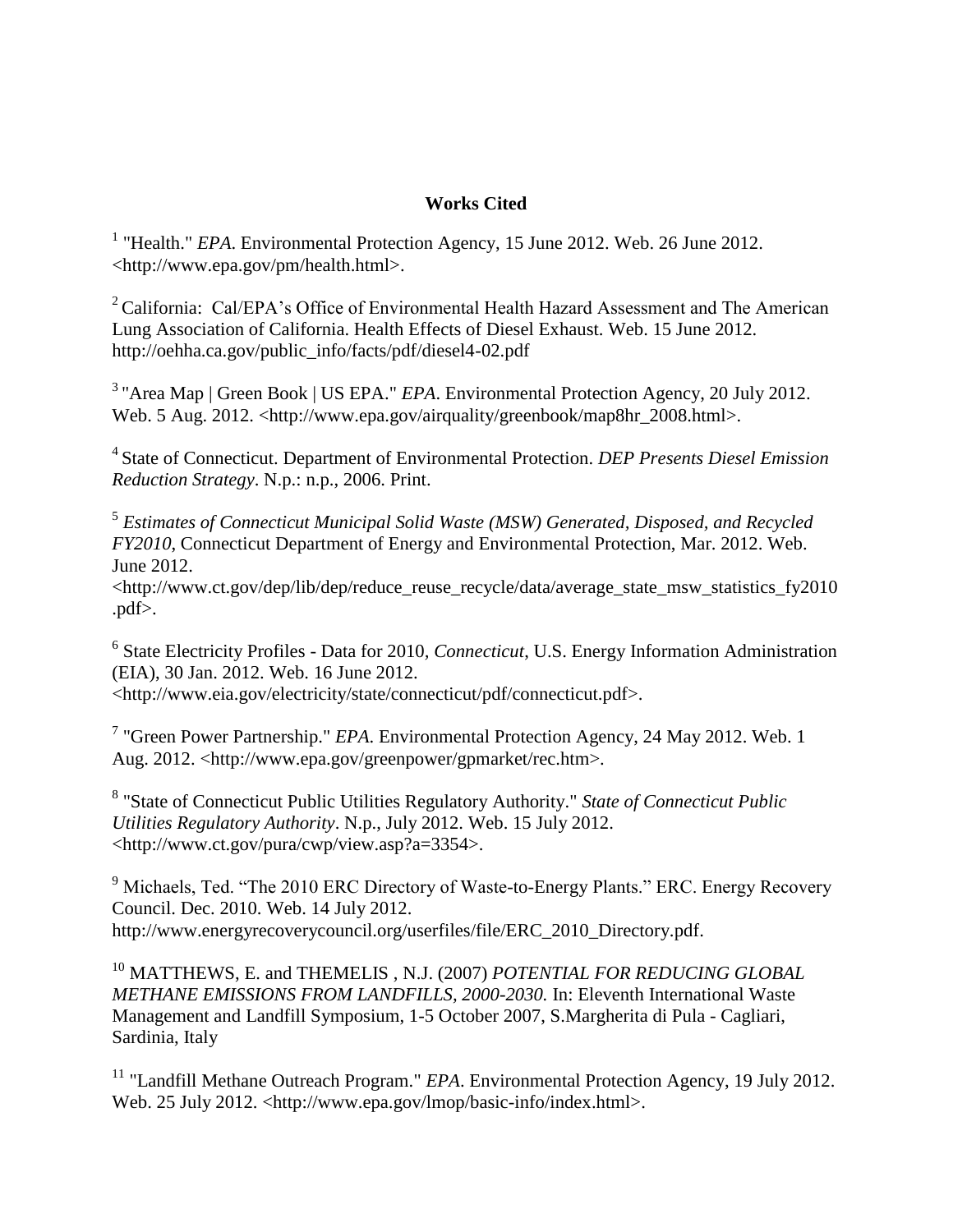<sup>12</sup> "Municipal Solid Waste." *EPA*. Environmental Protection Agency, 24 July 2012. Web. 1 Aug. 2012. <http://www.epa.gov/osw/nonhaz/municipal/index.htm>.

<sup>13</sup> "Municipal Solid Waste." *EPA*. Environmental Protection Agency, 17 Mar. 2010. Web. 10 Aug. 2012. <http://www.epa.gov/cleanenergy/energy-and-you/affect/municipal-sw.html>.

<sup>14</sup> "Settlement Reached with Covanta for Air Emissions Violations at Plant in Wallingford." *DEP: News Releases - 2011*. N.p., 15 July 2011. Web. 2 July 2012. <http://www.ct.gov/dep/cwp/view.asp?A=4013>.

<sup>15</sup> Etsy, Daniel, Commissioner. "Testimony." *Http://www.cga.ct.gov*. State of Connecticut Department of Energy and Environmental Protection, 2 Mar. 2012. Web. 15 June 2012. <http://www.cga.ct.gov/2012/ENVdata/Tmy/2012HB-05118-R000302- STATE%20OF%20CONNECTICUT%20DEPARTMENT%20OF%20ENERGY%20AND%20 ENVIRONMENTAL%20PROTECTION---Commissioner%20Daniel%20Esty-TMY.PDF>.

<sup>16</sup> "An Act Concerning the Reclassification of Trash-To-Energy Facilities as Class I Renewable Energy": (CT Raised Bill No. 5118) : State of Connecticut: General Assembly. http://www.cga.ct.gov/asp/cgabillstatus/cgabillstatus.asp?selBillType=Bill&bill\_num=HB05118 &which\_year=2012 (accessed June 2, 2012)

<sup>17</sup> Segarra, Pedro, Mayor. "Testimony." *Http://www.cga.ct.gov*. City of Hartford, 2 Mar. 2012. Web. 15 June 2012. <http://www.cga.ct.gov/2012/ENVdata/Tmy/2012HB-05118-R000302- City%20of%20Hartford---Mayor%20Pedro%20E.%20Segarra-TMY.PDF>.

<sup>18</sup> Russell, Bart, Executive Director. "Testimony." *Http://www.cga.ct.gov*. Connecticut Council of Small Towns, 1 Mar. 2012. Web. 15 June 2012. <http://www.cga.ct.gov/2012/ENVdata/Tmy/2012HB-05118-R000302- Connecticut%20Council%20of%20Small%20Towns--- Bart%20Russell,%20Executive%20Director-TMY.PDF>.

<sup>19</sup> Burch, Louis W., CT Program Coordinator. "Testimony." *Http://www.cga.ct.gov*. Citizens Campaign for the Environment, 2 Mar. 2012. Web. 15 June 2012. <http://www.cga.ct.gov/2012/ENVdata/Tmy/2012HB-05118-R000302- Citizens%20Campaign%20for%20the%20Environment--- Louis%20Burch,%20Program%20Coordinator-TMY.PDF>.

# **Section A**

# **NOx Rates and GHG emission rates:**

"Air Emissions." EPA. Environmental Protection Agency, 28 Dec. 2007. Web. 14 July 2012. http://www.epa.gov/cleanenergy/energy-and-you/affect/air-emissions.html

#### **Particle Emission rates: Coal sources:**